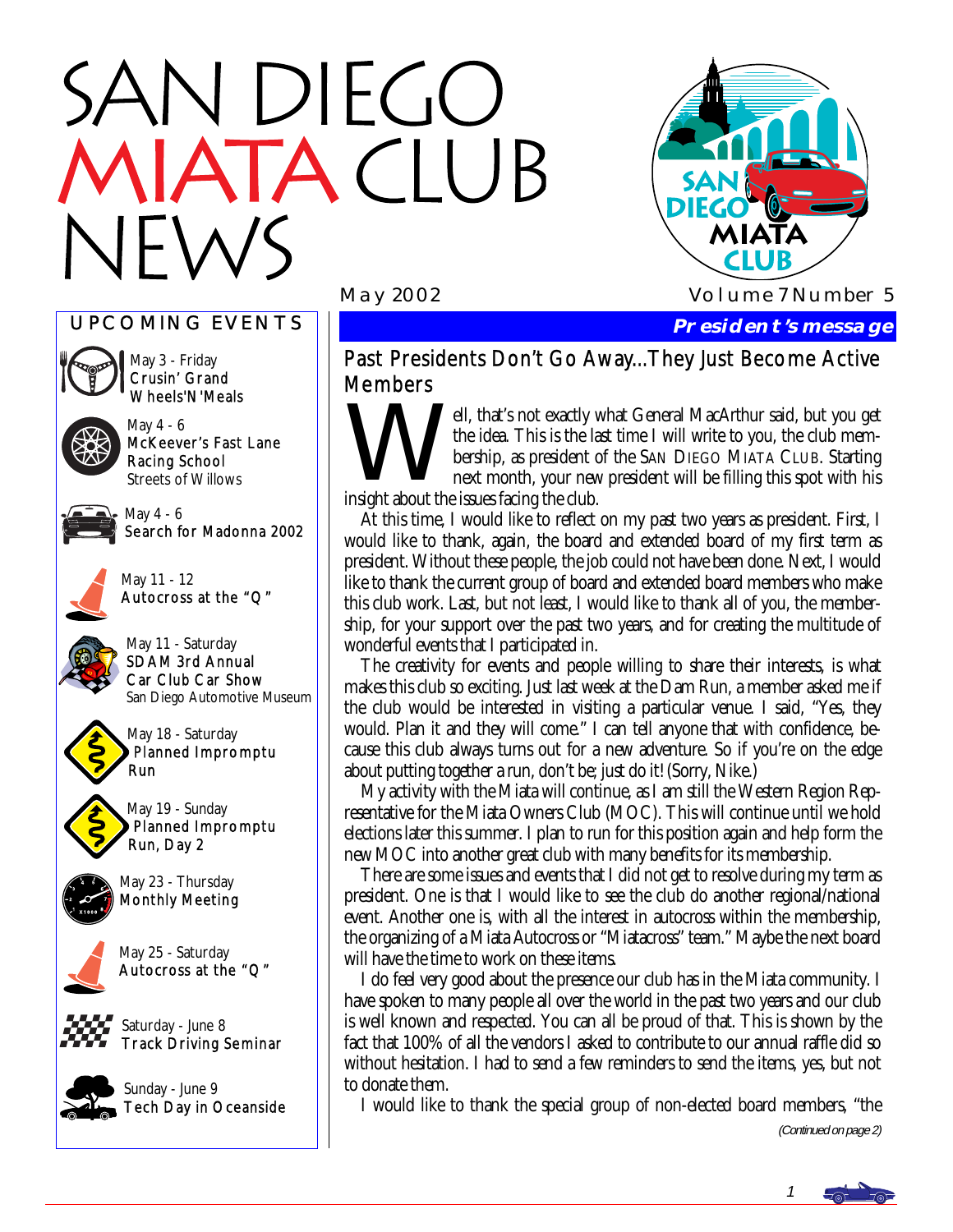#### **President's Message** (Continued from page 1)

extended board." This would be the regalia folks, ROZ and PAULA; our email and Webmaster, ROBERT "J.T." HOLLAND; the membership trio, DAVE MARTIN, GALE CHAN, AND JOHN "JD" Lima; our events yellowinator (coordinator), STEVE WAID; and our newsletter staff, ANTHONY WILDE, VOODOO BOB KRUEGER, DIANE LONG, and TOM SPRAGUE. These people make it work at the top, and help keep the wheels greased for all of us.

 Most of all, I would like to thank Anthony for his dedication to producing our newsletter. This is a very big job, and to do it with the quality that we have is a labor of love. Having been closely associated with this for two years now, I know how much work goes into it. So, next time you see Anthony, you can thank him personally for his work and dedication in bringing you the best darn newsletter in the Miata community.

 So as not to belabor this farewell, I would like to thank you all for your support over the past two years.  $\tilde{I}$  ask you to pass your support on to our new board so they can continue to keep this club at the level of fun that it has been for all of us. I will see you at the next event. Until then, I bid you farewell!

— ELLIOT

o: SNOOPY

#### **Mission statement**

The purpose of the club is to<br>promote the enjoyment of, and enthusiasm for, one of the world's most exciting sports cars the Mazda Miata.

 Owning and driving a Miata is one of life's great pleasures, and adding the company and camaraderie of like-minded enthusiasts only enhances the experience. Won't you join the fun as we enjoy the beauty of San Diego County from the seat of a very special little roadster? Let's have fun driving our Miatas!

#### **Newsletter Team**

ANTHONY "NEVADABOB" WILDE - Editor [newsletter@sandiegomiataclub.org](mailto:newsletter@sandiegomiataclub.org) VOODOO BOB KRUEGER [voodoo@miata.net](mailto:voodoo@miata.net) DIANE LONG [djaws@san.rr.com](mailto:djaws@san.rr.com) TOM SPRAGUE [tspraguepr@aol.com](mailto:tspraguepr@aol.com) Copies by SEAN O'CONNOR SIGN UP (858) 486-6771

#### Got Zoom?

zoom ---------------------------- T-Shirts Zoom ------------------ Sweatshirts ZOOM ----Pins & Decals!

ZOOM, ZOOM, ZOOM...Get your SDMC Regalia directly from the Regalia Gals (ROZ & PAULA) at the upcoming monthly meeting.

 Zoom on down and pick up a few great club items to show off your enthusiasm for the incredible Mazda Miata, and the SAN DIEGO MIATA CLUB.

 Got special sizes, items you want? Call or e-mail ROZ or PAULA and let them know and they will personally hand deliver the items to you at the meeting.

ROZ SCOTT & PAULA KENNISON (760) 789-3872 or (858) 271-8498 or  $\begin{array}{c|c} \n\delta & \text{ROZ SCOTT & \text{PAULA } \text{KEN} \\
\text{C4} & \text{CO} & \text{CO} & \text{CO} \\
\text{C5} & \text{O} & \text{CO} & \text{CO} \\
\text{Fe} & \text{Fe} & \text{O} & \text{Fe} \\
\text{Fe} & \text{O} & \text{O} & \text{O} & \text{O} \\
\end{array}$ 

#### **Board of Directors**

Executive Board **President**  SAL CAUSARANO (760) 787-0624 [president@sandiegomiataclub.org](mailto:president@sandiegomiataclub.org)

**Vice President**  STEVE KENNISON (858) 271-8498 [vicepresident@sandiegomiataclub.org](mailto:vicepresident@sandiegomiataclub.org)

**Secretary**  VERONICA DIDIER (619) 421-8024 [secretary@sandiegomiataclub.org](mailto:secretary@sandiegomiataclub.org)

**Treasurer**  JIM BROKAW (619) 421-2110 [treasurer@sandiegomiataclub.org](mailto:treasurer@sandiegomiataclub.org)

Administrative Board **Membership** 

DAVE MARTIN & GALE CHAN (619) 582-2448 or (858) 492-9227 [membership@sandiegomiataclub.org](mailto:membership@sandiegomiataclub.org)

**Events Coordinator**  STEVE WAID (760) 432-0727

[events@sandiegomiataclub.org](mailto:events@sandiegomiataclub.org)

**Club E-mail Postmaster/Webmaster**  ROBERT "JTBOB" HOLLAND (858) 549-4011

[webmaster@sandiegomiataclub.org](mailto:webmaster@sandiegomiataclub.org)

**Club Regalia**  PAULA KENNISON & ROSALIND SCOTT (858) 271-8498 or (760) 789-3872 [regalia@sandiegomiataclub.org](mailto:regalia@sandiegomiataclub.org)

**Newsletter** 

ANTHONY "NEVADABOB" WILDE (858) 693-8095

[newsletter@sandiegomiataclub.org](mailto:newsletter@sandiegomiataclub.org)

To send e-mail to all members of the board: [board@sandiegomiataclub.org](mailto:board@sandiegomiataclub.org)

#### **Notices**

The SAN DIEGO MIATA CLUB is a non-profit California corporation. The *SAN DIEGO MIATA CLUB NEWS* is the monthly newsletter of the SAN DIEGO MIATA CLUB. Use of articles or stories by other Miata clubs is hereby granted, provided proper credit is given. Submissions to the newsletter are welcomed and encouraged. Where possible, please e-mail your submissions to the newsletter editor. Submissions can also be mailed to the club's post office box.

**Submission deadline is the 15th of each month.** 

*Editor reserves the right to edit all submissions.*

The SAN DIEGO MIATA CLUB has established a dedicated World Wide Web Home Page at:

[www.sandiegomiataclub.org](http://www.sandiegomiataclub.org)

Dedicated 24-hour voice message line: (619) 582-2448

**SAN DIEGO MIATA CLUB** P.O. Box 23081 San Diego CA 92193

2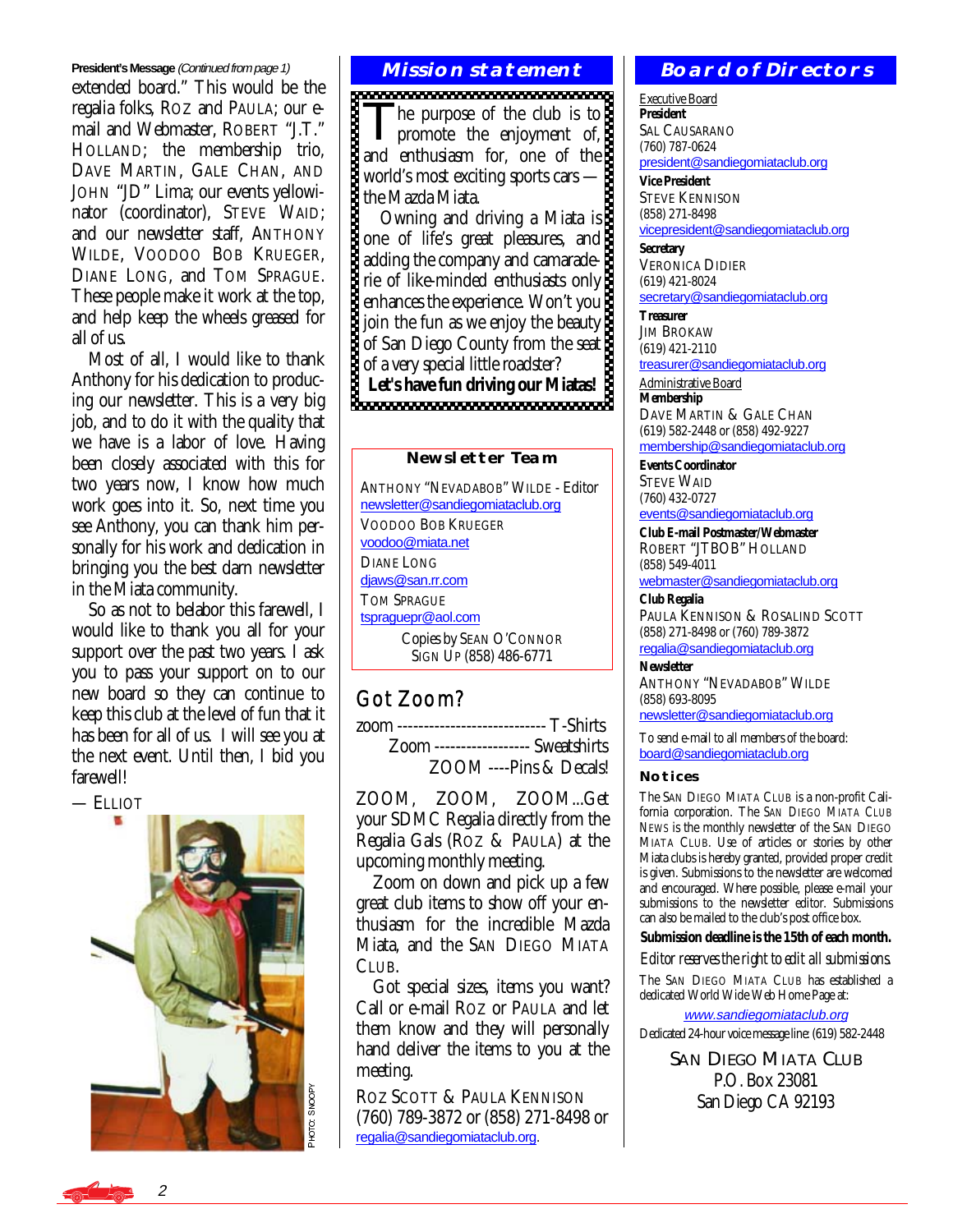#### **Upcoming Events for the month of May**

## Crusin' Grand Wheels'N'Meals

**Date:** Friday, May 3 **Meeting Time:** 6 p.m. to eat, Leave for crusin<sup> $\alpha$ </sup> at 7 p.m. **Meeting Place:** Tom's #23 on the Southwest corner of 5th Ave. and

 Centre City Pkwy., Escondido. Cruisin´ Grand in Escondido starts

earlier this year. Beginning with the first Friday in April, every Friday night through September is the time to go to see hot rods, street rods, vintage cars, muscle cars, music, and on the first Friday of each month...Miatas.

#### Danny McKeever's Fast Lane High-Performance Driving School



**Dates:** May 4 - 5 **Place:** Streets of Willow Springs **Coordinator:** Robert Arance,

 (661) 295-8140 x490 or [roberta@uvdi.](mailto:roberta@uvdi.com) [com](mailto:roberta@uvdi.com).

This high-performance driving school is open to drivers of *all* skill levels. You will be grouped according to your comfort level and track experience for maximum safety.

#### The Search for Madonna 2002 **Date:** May 4-6



- **Meeting Place:** Oceanside McDon ald's, 1701 Oceanside Blvd, east of Interstate 5. Take the first exit north of Highway 78.
- **Meeting Time:** Drivers meeting at 6:45 a.m. Leave at exactly 7 a.m. Have a full tank of gas. Don't be late!

**Coordinator:** STEVE WAID [swaid@cox.net](mailto:swaid@cox.net), (760) 432-0727

*Parts of this run qualify towards Mileage Award.* 

On Saturday, May 4th, an SDMC group leaves San Diego County as a caravan and heads towards Frazier Park. This is the northern rendezvous

point. From here we take a scenic and twisty route through the mountains to Highway 101 just north of Santa Maria and then head north to the Madonna Inn in San Luis Obispo.

#### Autocross

**Dates:** Saturday, May 11 Sunday, May 12 **Time:** 9 a.m.



**Place:** Qualcomm Stadium Mission Valley, southeast lot. TART, Saturday, practice. Sunday, championship event.

#### San Diego Automotive Museum Car Club Council 3rd Annual Car Club Car Show

**Date:** Saturday, May 11 **Time:** 8:30 - 10 a.m. Registration, Show starts at 10 a.m.

**Place:** In front of the San Diego Auto motive Museum, Balboa Park.

Awards: First and second in each class, judges best in show plus certificates of recognition. Miatas will compete as original (stock), or enhanced/modified (appearance upgrades and engine modifications). \$10 per car entry fee. All entrants entitled to half price admission to the San Diego Automotive Museum.

#### Planned Impromptu Run

**Date:** Saturday, May 18 **Meeting Time:** 11 a.m.

**Meeting Place:** Westfield's Shopping Town-North County (formerly North County Fair), under the big sign on the west side of the mall.

**Coordinators:** SDMC members Where shall we go? That question will be answered as we gather for another Planned Impromptu Run. We will meet at the appointed time and place, come to a consensus (hopefully), and take off for the twisties. No plans, no structure, no idea where we will end up! Oh, since this is an impromptu run, there is no mileage credit either.

#### Planned Impromptu Run, Day 2

**Date:** Sunday, May 19 **Meeting Time:** 11 a.m.



**Meeting Place:** Rancho San Diego Towne Center, at the corner of Jamacha Road and Highway 94 in Rancho San Diego. Meet in the parking lot near the Taco Bell.

**Coordinators:** SDMC members Same as the day before...No plans, no structure, no idea where we will end up! Oh, since this is an impromptu run, there is no mileage credit either. Î

#### Monthly Meeting

**Date:** Thursday, May 23 **Time:** 6 p.m. **Place:** Boll Weevil



 9330 Clairemont Mesa Blvd. (at Ruffin Road), San Diego (858) 571-6225

This event is the single best way to meet your fellow club members, ask questions, share stories, etc.

*Don't miss the fun!* 

#### Autocross

**Dates:** Saturday, May 25 **Time:** 9 a.m. **Place:** Qualcomm Stadium Mission Valley, west lot. SCAT championship.



If you want to earn the always desir-<br>able SAN DIEGO MIATA CLUB<br>magnetics in your ser selen than the magnetics in your car color, then the only requirement is that the event be a driving event. A caravan to an event does not qualify…such as the trip to the Getty Museum. However, if an indirect "run" to an event is put together, then the magnetics are earned. A recent example would be DUSTIN LEWIS' run to the Santee Drive-in last August. Dustin earned his magnetics that day, and we all got to watch movies too.

 Contact STEVE WAID, events coordinator at [events@sandiegomiataclub.org](mailto:events@sandiegomiataclub.org).

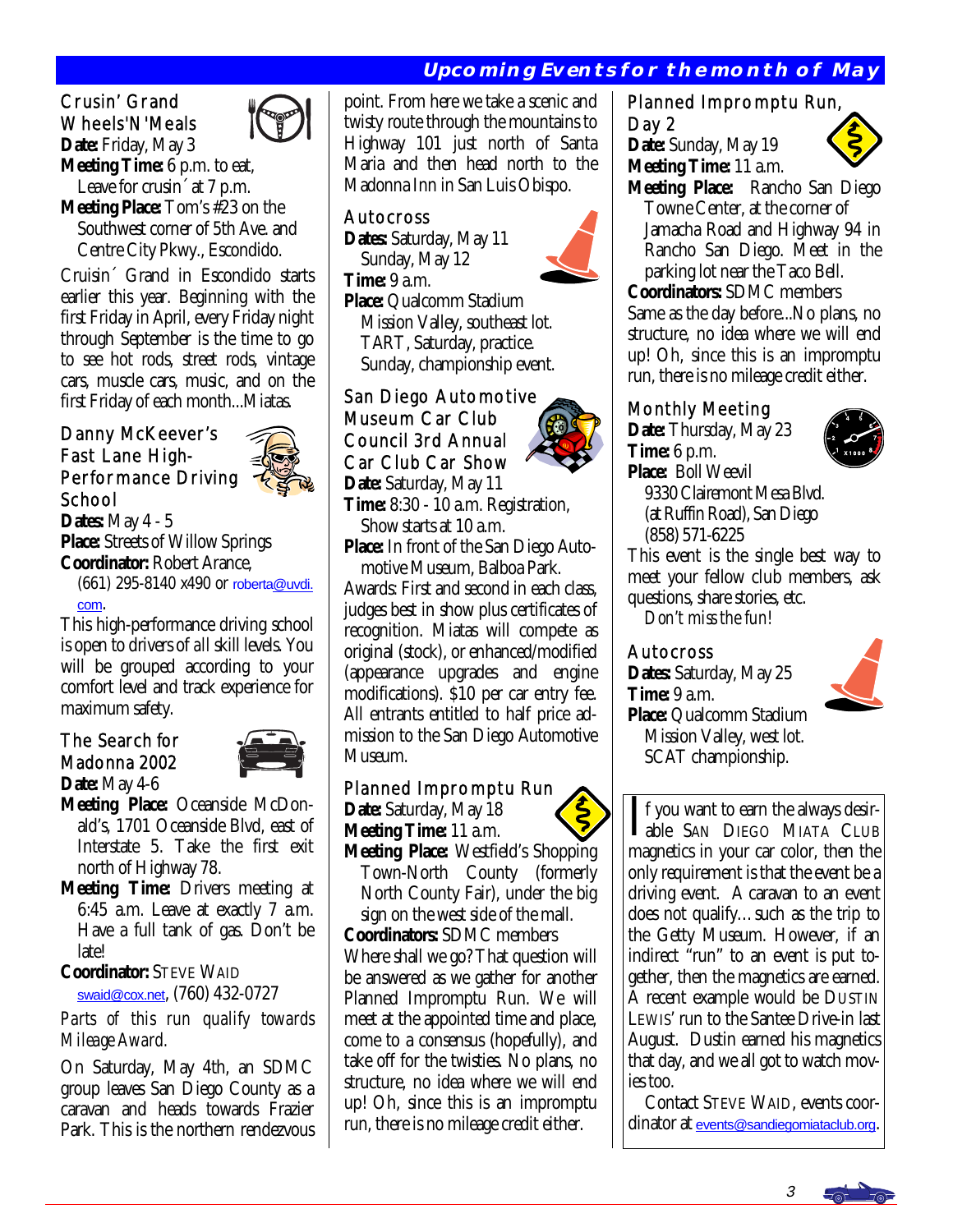#### **future events**

#### Track Driving Seminar

**Date:** Saturday, June 8 **Time:** 9 a.m. - 1 p.m. **Place:** Mazda North America Opera tions Headquarters, 7755 Irvine Center Drive, Irvine, CA

**Host:** STEF GOULD, [stef@miata.net](mailto:stef@miata.net), (619) 297-4272

Aaron Tachibana will lead this seminar, which will focus on performance modifications—how to get the best bang for your buck—and suspension setups.

 He will cover engine maintenance and popular enhancements to both the Miata and Rotary engines, including what, how, and when, plus the benefits of current motor oils, popular brake upgrades...myth and fact, performance/street brake usage, and componentry.

 He will discuss driving techniques that are applicable to everyday driving as well as the track. We will cover popular Miata and RX-7 suspension systems that can be tailored to the individual driver's requirements, as well as dispel many myths about those systems.

 There will be time to answer questions on the various subject matters not covered in the focus bulletin. He'll also answer questions on performance driving...such as driving techniques, reading the lines, braking, etc. This is an interactive seminar and Aaron encourages avid participation from the audience.

 Aaron has been producing Track Days at Laguna Seca, Thunderhill, and Sears Point for the past six years. There is no charge to attend the seminar. Mazda will provide coffee, juice, and snacks.

 After the seminar you have the option to adjourn to a local restaurant for lunch and continued camaraderie.

*Directions:* Exit I-5 at Alton Parkway. Head West (toward the Irvine Spectrum). Turn Right onto Gateway. Turn Right into the Mazda parking lot.

\*\*Please RSVP to Stef Gould. She needs an accurate count for seating arrangements at Mazda Corporate,.

#### Tech Day in Oceanside

**Date:** Sunday, June 9 **Time:** 8 a.m. start



Oceanside.

**Hosts:** WESTLY & MARY TEWKSBURY, (760) 757-8583 or

#### [westly197@hotmail.com](mailto:westly197@hotmail.com).

We will be starting at 8 a.m. and will continue `til we finish or can't see anything (dusk). Anyone who doesn't want to work on Miatas is welcome to come and visit in the house or back yard. We'll likely watch a movie after sunset on our projection setup if anyone wants to stay (156 inch projection).

#### Ì Brainstorm Tech Day in San Diego II

**Date:** Saturday, July 13 **Time:** 9 a.m. - 4 p.m.

**Place:** The SHEV home, 14425 Trailwind Road, Poway, Ca 92064

**Contact:** Brainstorm ([www.miata.org](http://www.miata.org)) for pre-orders and installation appointments. (800) 779-3223, (310) 815-9825-Fax (310) 815- 9854.

Brainstorm is coming back to San Diego for a Tech Day. It has been over two years since they have been here, so go to [www.miata.org](http://www.miata.org) and start deciding what goodies you might want. One of the popular items is the remote oil filter, which makes changing your oil really easy. Brainstorm exhaust systems are always popular, and there will be special pricing.

#### SAN DIEGO MIATA CLUB specials

Parts with installation:

1. BSP Shortbar-polished stainless steel: reg.  $$299 + $110$  installation=\$409. SDMC price: \$370

installed.

- 2. BSP Windblocker-vinyl: reg. \$240 + \$27.50 installation = \$267.50. SDMC price: \$230 installed.
- 3. BSP Low Profile Headlight Kit: reg.  $$335 + $110$  installation= \$445. SDMC price: \$399.99 installed.
- 4. BSP Short Shifter Kit (5spd & 6spd): reg. \$150 + \$55 installation=\$205. SDMC price: \$180 installed.
- 5. Colored gauge faces (no needle repaint): reg. \$135 + \$110 installation=\$245. SDMC price: \$199.99 installed.
- 6. Vintage gauge rings: reg. \$89 + \$82.50 installation=\$171.50. SDMC price: \$150 installed.
- 7. BSP leather shift boots: reg. \$45 + \$27.50 installation=\$72.50. SDMC price: \$60 installed.
- 8. Chrome Shifter Surrounds: reg. \$95 + \$55 installation=\$150. SDMC price: \$110 installed.

Parts specials (no installation):

- 1. Leather shift boots, brake boots, seatbelt sleeves: 10% off.
- 2. Interior metal parts: 15% off.
- 3. Shocks, springs, sway bars, strut braces: 10% off.
- 4. Sport grills (powder coated): reg. \$89.95, SDMC price \$75.
- 5. BSP 4-into-1 headers (1990- 2000): 10% off.
- 6. BSP Spare Relocation Exhaust: reg. \$395, SDMC price \$350.
- 7. BSP 4pc. Big brake kits: reg. \$1280, SDMC price \$1150.

#### A Weekend with the Sahuaro Miata Club **Date:** July 20  *Details in the June SDMC*



*News!* 

#### Edelbrock Tour

**Date**: Saturday, October 19 **Place**: Edelbrock factory and museum in Torrance, California **Contact**: ROBIN & MIKE



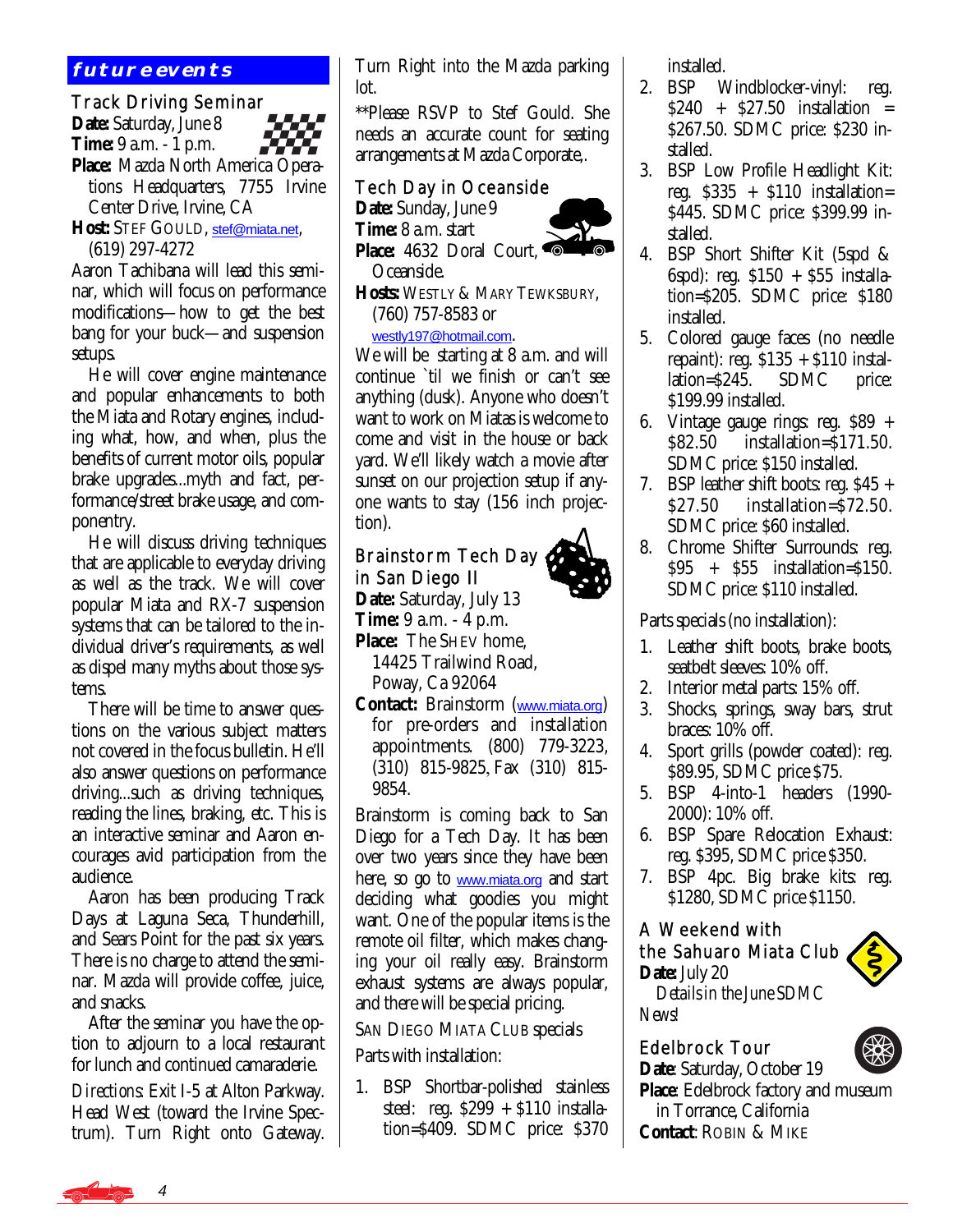#### FAIRCLOTH, [HawkinLady@aol.com](mailto:HawkinLady@aol.com)

Put October 19th on your calendar for a unique and coveted opportunity. Robin and Mike Faircloth have been working for nearly a year to get SDMC a tour of the Edelbrock factory and museum in Torrance, California. Their diligence has paid off.

 The Edelbrocks have been making performance parts since the 1950's. The name is synonymous with "going fast." It is likely that we will be able to see Vic and Camee Edelbrock racing at the Coronado Speed Festival the weekend before.

 The Edelbrock tours are from 10 a.m. to approximately 1 p.m. starting with Camee Edelbrock or Vic Edelbrock talking about the history of the company. Then the tour guides split the tour into groups and you drive to their manufacturing plant; then come back to see the shock building, exhaust building, and their distribution center, all in Torrance. The tours are a lot of walking, then back to the museum for lunch and a goodie bag.

 There also is an Edelbrock Sportswear room where they sell clothing.

 This is a rare opportunity, and we will be limited to 120 people. SO-CALM has been invited to participate as well...after all, it is in their backyard.

 Please make reservations with Robin Faircloth. Even though there appears to be plenty of time, you don't want to be left out. Make plans and reservations today.

SDMC now has 13 memberships with at least one yellow Miata. Eight of those 13 own two Miatas, and in two cases the second Miata is also yellow!

— GALE

#### **UPCOMING regional and national events**

#### The 4th Annual Serious Auto Show and Shine 2002: The Fast and the Curious **Date:** Sunday, June 9 **Time:** 11 a.m. to 4 p.m.,

 Judging begins at 12 (noon). **Location:** Marina Mazda, 4100 Auto Plaza Drive Capitola, CA 95010 (831)475-3500

**Contact:** (877) 696-4282

Come have your car judged in our beauty contest for Miatas. When we hosted our first Show and Shine back in 1999 we weren't sure if anyone would even come. Four days before the event there were about 12 cars signed up. The day of the event we had 28 cars. Needless to say we were delighted. Since then we've grown to over 100 cars!

 This year we're expanding the show by teaming up with our local Mazda dealership, Marina Mazda in Capitola. We'll have the whole lot for you to strut your stuff.

Prizes: Trophies for the winners in each car class:

- Stock Class A (only one winner in this category)
- Stock Class B (only one winner in this category)
- Stock Class C (only one winner in this category)
- Custom Class (Three winners)
- Semi-Modified (Three winners)
- Super-Modified (Three winners)
- People's Choice (only one winner in this category)
- Best of Show (only one winner in this category)

The entrance fee of \$10 per car includes one Show and Shine 2002 Tshirt, refreshments, and the chance to win lots of free prizes! Pre-registration ends on May 31st. After this date we can't guarantee you a T-Shirt or lunch

but you're still welcome to attend. Remember, we still need you to fill out the sign-up form even if you don't want your car judged.

[http://www.seriousauto.com/events/](http://www.seriousauto.com/events/events_2002/show_and_shine_2002/event_signup.html) events\_2002/show\_and\_shine\_2002/ [event\\_signup.html](http://www.seriousauto.com/events/events_2002/show_and_shine_2002/event_signup.html)

#### Redwood Coast Miata Club Cool Weekend On The Coast 2002

**Date:** June 14-16 (Friday - Sunday) Beat the heat and get to the coast ... the Redwood Coast. We're blessed to live in a beautiful corner of the country, amid the redwood forests, rivers, and coastline of wild and scenic Humboldt County, California. Come join us for the Grand Rally, Coolest Miata (show & shine) competition, cool drives to our favorite spots, awards banquet with people's choice awards, autocross on Sunday, and drawings for great prizes. Registration limited to 70 people.

**Contact:** Austin Dach, RCMC,

 407 F Street, Arcata, CA 95521 (707) 826-9006 or [calife@clrealty.](mailto:calife@clrealty.com) [com](mailto:calife@clrealty.com)

Web site: <http://rcmiataclub.tripod.com> .

#### 2002 National Miata Event

**When:** September 19-22, 2002

**Where:** Hilton, Washington Dulles Airport City, Herndon, VA

Take the scenic routes to the Nation's Capital for the 2002 National Miata Event hosted by Mazda Sports car Club of Washington D.C. and sponsored by the MIATA OWNERS CLUB. Come and spend quality time getting closer to your Miata and the road. Just a few of the activities planned: car show, autocross, drag strip races, defensive driving school, race track tour (touring laps), funcanna, road rallies & scavenger hunt, dynamometer testing and much, much, more! MOC members get \$25 off the registration fees! For further details and additional information regarding the 2002 National Miata Event check out the event Web site at [www.mscw.com/](http://www.mscw.com/Miata2002) [Miata2002](http://www.mscw.com/Miata2002) or phone (703) 278-8005.

5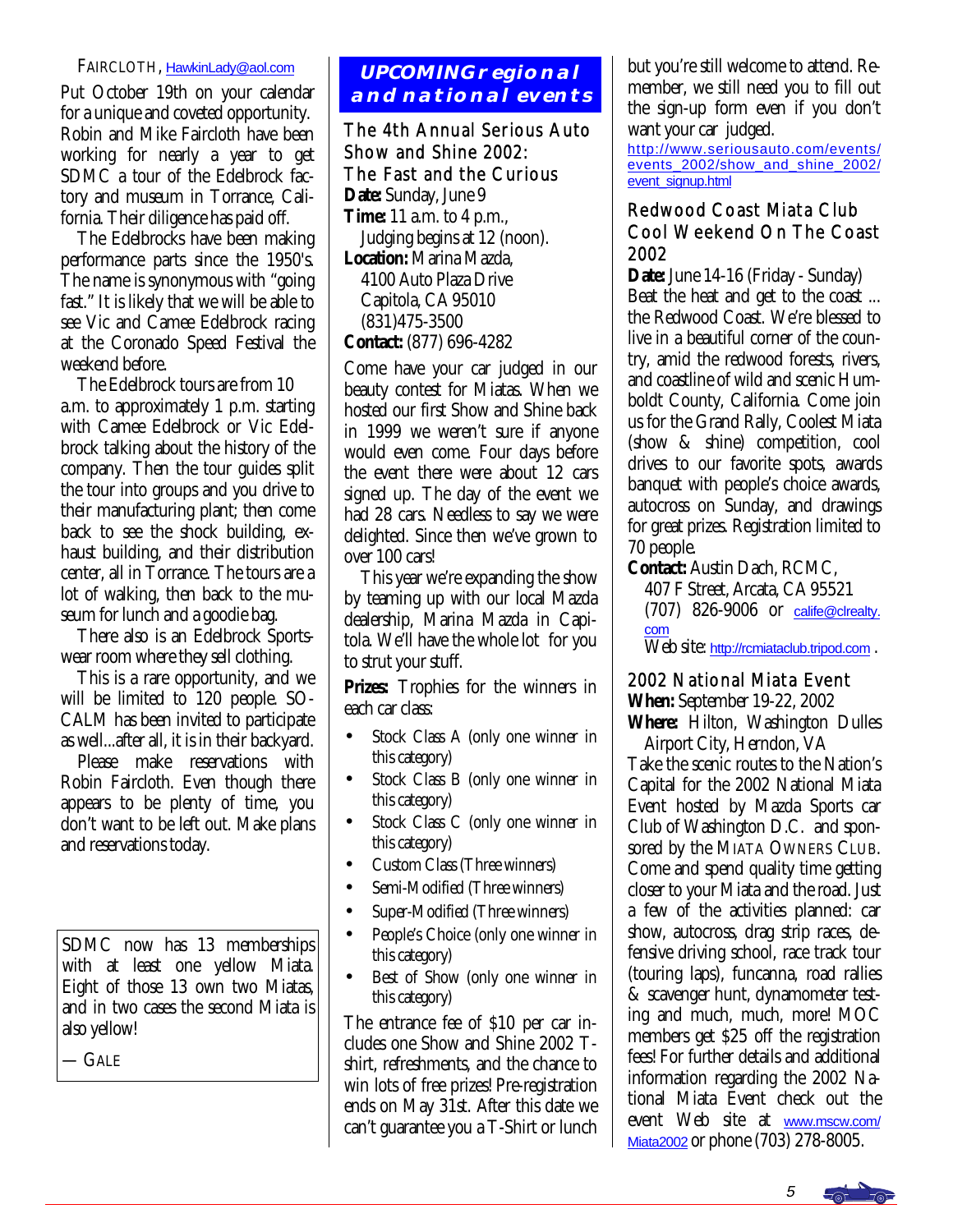#### **member profile**



#### Four Miatas and a Funeral

My Miata story is not a typical  $\vee$   $\overline{\phantom{a}}$   $\overline{\phantom{a}}$  one. In the beginning, I a hated these 'cutesy little chick cars.' I had my heart set on a Honda del Sol. I was all set to buy my little Honda when that familiar nagging voice told me "If you don't get a Miata you'll be sorry." For those of you who know her that "nagging voice" is named VIKKI. I took her advice and on December  $20<sup>th</sup>$ ,  $2000$  I drove home my 60,000 mile 1990 classic red Bpackage. I was hooked from then on, swearing that I would never be caught without a Miata for the rest of my life. I loved my car the way it was, but as time flew (as did my money) I started to tinker with my car. Although I hate to agree with my parents, red Miatas are a "dime-a-dozen." So in an effort to make mine a little different, I installed a full factory tan leather interior and a hardtop (not to mention all the other dollar-intensive items).

 Like any other drug, Miatas are addicting. It didn't take long for my parents, DEBBYE and BRUCE LEWIS, to discover the euphoric state of owning a Miata. On April 13, 2001 we welcomed the newest member of our family, my parent's beautiful 1996 Montego Blue. I would like to think that my parents and I were always rather close. This new hobby we now share really brought us closer. We put together family day runs, washed our cars together, and really enjoyed each

other's company. My parents really dove into the SAN DIEGO MIATA CLUB headfirst. It wasn't too long before that they were organizing runs and social events at their home. The Miatas have been a life changing event.

 It was around this time in my life that I made my important scientific discovery. Miatas are hereditary! I know it is not uncommon for more than one family member to own a Miata (especially in our club). However, I came to my theory on October 3, 2001 when my grandparents, ED and DONNA DITTMAN, who were in their 70's, pulled up in their 1992 White A-package! The infection continued to spread! Three generations of my family were now Miata owners! Now all of us went on family drives and our lives were nothing but sunny days. That is when the clouds rolled in.

 Just three short weeks after she purchased her Miata, my grandmother had a massive stroke. The doctors told us that she would not make it. Even during our darkest days and nights, the radiance of the Miata managed to break through. On November 8, 2001, My aunt Linda and I visited my grandmother in the hospital. When we left the hospital we found ourselves on a Mazda lot killing time. As many of you have discovered, you don't merely "kill time" on Mazda lots. So, we drove off the lot that evening in my aunt's new 2001 Silver Miata. Although this was great news indeed, it did not come entirely without sorrow. Just a short week after the addition of my families 4<sup>th</sup> Miata, my grandma passed away.

 At her funeral services she was honored with what she loved best. Not a limousine procession to the mortuary. Instead there was a procession of about 10 Miatas. It was a beautiful sight—Miatas and friends supporting each other.

 2001 was a terrific year for me. My parents and I have become much closer. My grandmother got to start a new life at the age of 73 with her roadster and newfound Miata friends. My aunt now has the same Miatainduced smile on her face as the rest of the family wears. It may not be a wellknown saying, but in our case it is certainly true, "MIATAS ARE THE TIES THAT BIND."

— DUSTIN LEWIS

*To be included in our ongoing series of Member Profiles, write a short (200-400 word) summary and email it to:* 

[newsletter@sandiegomiataclub.org](mailto:newsletter@sandiegomiataclub.org) *You can also mail it to the Club P.O. Box. Please include a photo. We want to be able see your face. — Your photo will be returned.*

#### Badges?

**Lave you been wondering where** to get those nifty engraved plastic name badges that have been turning up on members at the latest events? They are available for mere \$6.50 each, including shipping to your home, from VICKY KRUEGER.

 You will need to give her cash up front, as the badges need to paid for in advance. Lots of colors are available to match your Miata.

 See Vicky at a monthly meeting or e-mail her at [vicky@teamvoodoo.com](mailto:vicky@teamvoodoo.com).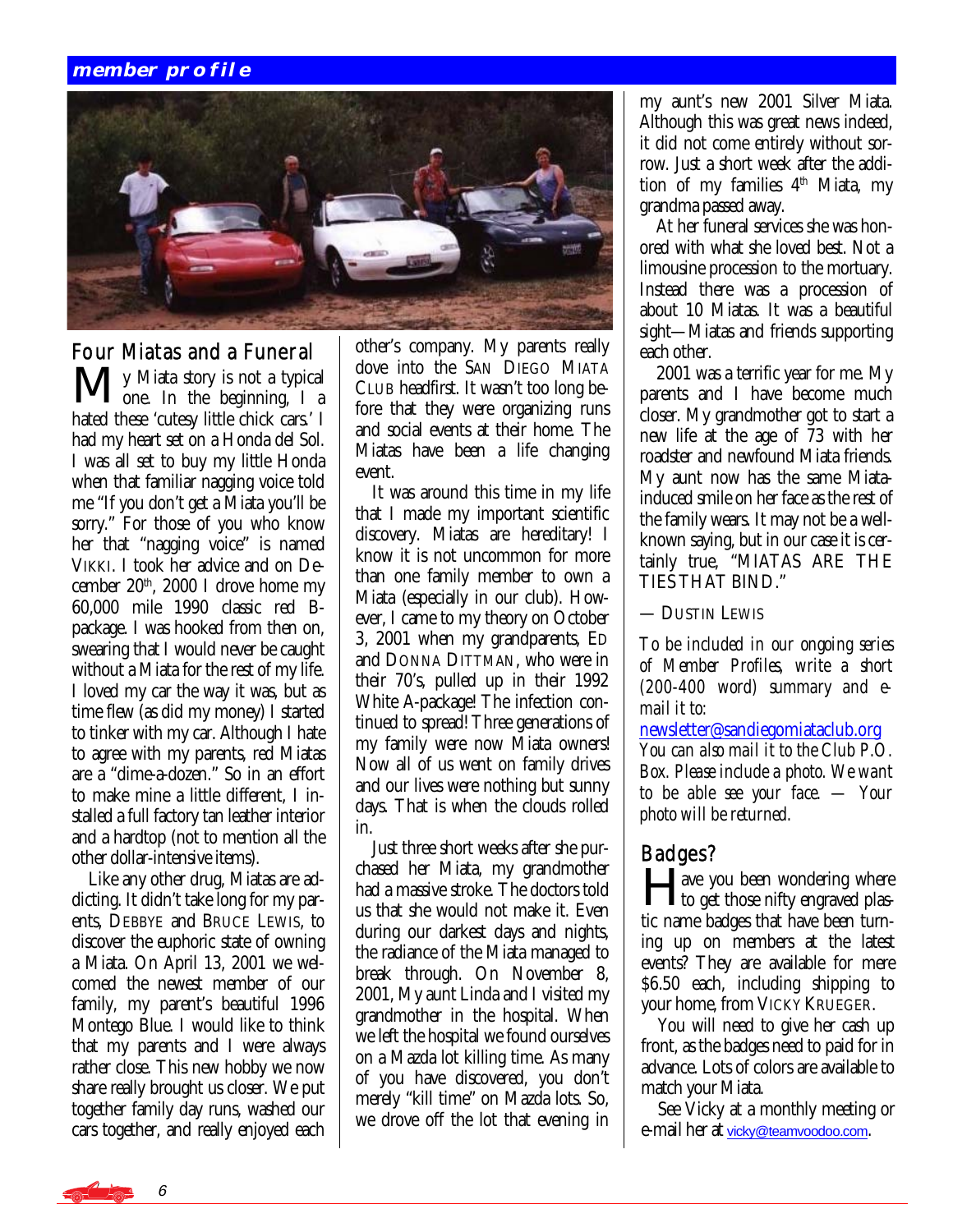#### New Members!

**WELCOME to our newest members (since last newsletter):** 

JAMIE ALEXANDER Redondo Beach 1992 Sunburst Yellow 2002 Vivid Yellow LS

PAUL BUCHSBAUM & DIANE GOODMAN San Diego 2002 Silver

CHRIS CHISOLM San Diego 2000 Twilight Blue

NIKKI & PAUL CLINE San Marcos 1990 White B

KARYN & JOHN HENDRICKS Lemon Grove 1999 Silver

JIM HORVATH Grover Beach 1995 Red

BILL & ANGELA JONES Chula Vista 1992 Red

JESSE KARRAS San Diego 1992 Sunburst Yellow

BRIAN KURKOSKI La Jolla 1995 Black

JOHN & TONI LAWRENCE San Diego 1997 Red

DAVID MESSICK Vista 1996 Montego Blue

DENNY & LORI MILLER Anza 1991 Silver

JOHN & PAT MINNICH El Cajon 2001 Silver

JOE & DIANA MOORE Pine Valley 2001 White LS

SUSAN RODGERS San Diego 1991 Red

JULIE STEFANELLI Morro Bay 2001 Crystal Blue

SCOTT WEXMAN & DIANA LEVIN San Diego 1995 Black R

## Renewing Members (since last newsletter):

JOHN "JD" LIMA & CAROLYN THOMAS DIANE LONG STEVE & LAURIE WAID RAY & NANCY ACEVEDO RICHARD ACKERMANN **& CATHERINE TALLEY** BARRY & SHIRLEY BILLINGSLEY DAVID & LORI BRYAN MARA CALER & RON CHAPMAN MARIE CHEN & CLINT PUSEY VICKI & VINCE FRANANO MICHAEL HEINITZ DEE & WAYNE JOHNSON BOB KLEEMANN & NATALIE GUARING WEN KULIK BRUCE & DEBBYE LEWIS GORDON A. LONG ROBERT LOPEZ & JUDITH SULLIVAN ANNE MARSHALL JON MARTINEZ & JUDY POWELL LOLITA NOGA **JIM PIERCE & ABBEY CHAMBERLAIN** BILL & BILLYE PRESTON DONNA & RICK RAMSEY JOHN ROBBINS TOM & DONA THOMPSON

#### **membership information**

## Membership Statistics

As of April 28, 2002, there are 378 memberships (150 single, 228 dual) for a total of 606 members.

Memberships by Miata Color:

- 
- 99 Red<br>53 White 53
- 41 **Black**
- 36 **Silver**
- 32 Emerald Green
- 20 Montego Blue<br>15 BRG
- 15 **BRG**
- 15 **Yellow**
- 12 **Sapphire Blue**
- 11 Twilight Blue
- 9 Mahogany<br>9 Mariner Bh
- 9 Mariner Blue<br>8 Crystal Blue
- 8 Crystal Blue<br>8 Marina Gree
- 8 Marina Green<br>7 Laguna Blue
- 7 Laguna Blue
- 6 Merlot<br>5 Starligh
- 5 Starlight Blue<br>3 Midnight Blu
- 3 Midnight Blue<br>2 Evolution Oran
- 2 Evolution Orange<br>1 **Laser Blue**
- 1 **Laser Blue**
- 1 **Titanium**
- 1 **Teal** (custom)<br>5 **Unreported\***
- Unreported\*
- Unreported means a member does not have a Miata at this time.

SDMC Member Miatas

By Model Year

April 2002 1990 44 1991 30<br>1992 35 1992

1993 26<br>1994 37 1994 37<br>1995 30 1995 30<br>1996 18 1996 18<br>1997 28 1997 28<br>1999 65 1999 65<br>2000 33 2000 33<br>2001 36 2001  $\frac{2002}{\text{Total}} \qquad \frac{12}{394}$ Total

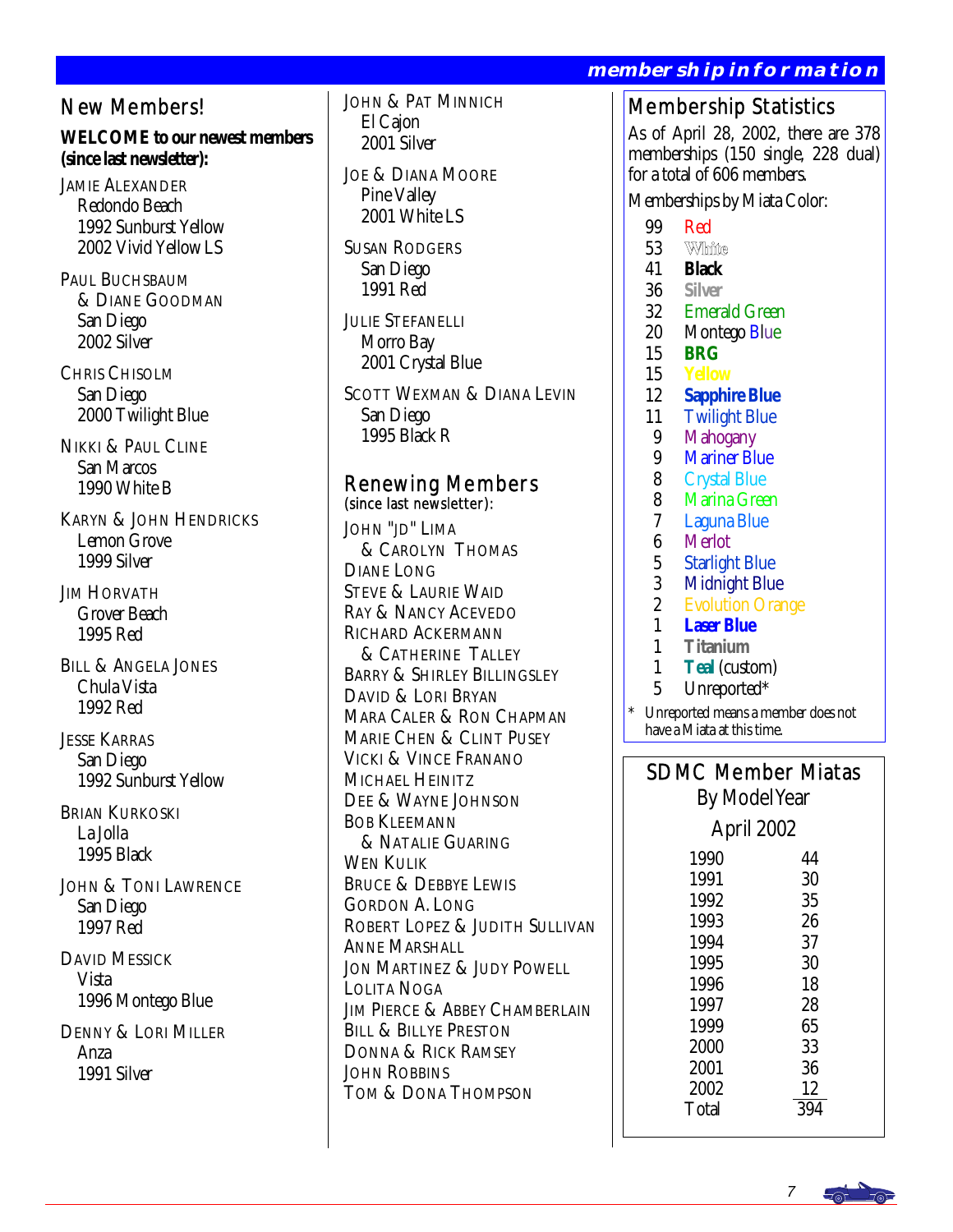San Diego Miata Club Membership May 1996 - May 2002





April 27 - Saturday SDMC Annual Membership Meeting and Board Elections



**Jack DiLustro and Gale Chan registered attendees as they entered the room.** 



**Approximately 120 San Diego Miata Club members filled the Hall of Fame Room at the San Diego Automotive Museum for the annual meeting on April 27th.** 



**Steve Waid and Elliot Shev conducted the raffle after the elections were held. The membership in attendance overwhelmingly voted to use the proceeds from the raffle to supplement the SDMC Holiday Party in December.** 

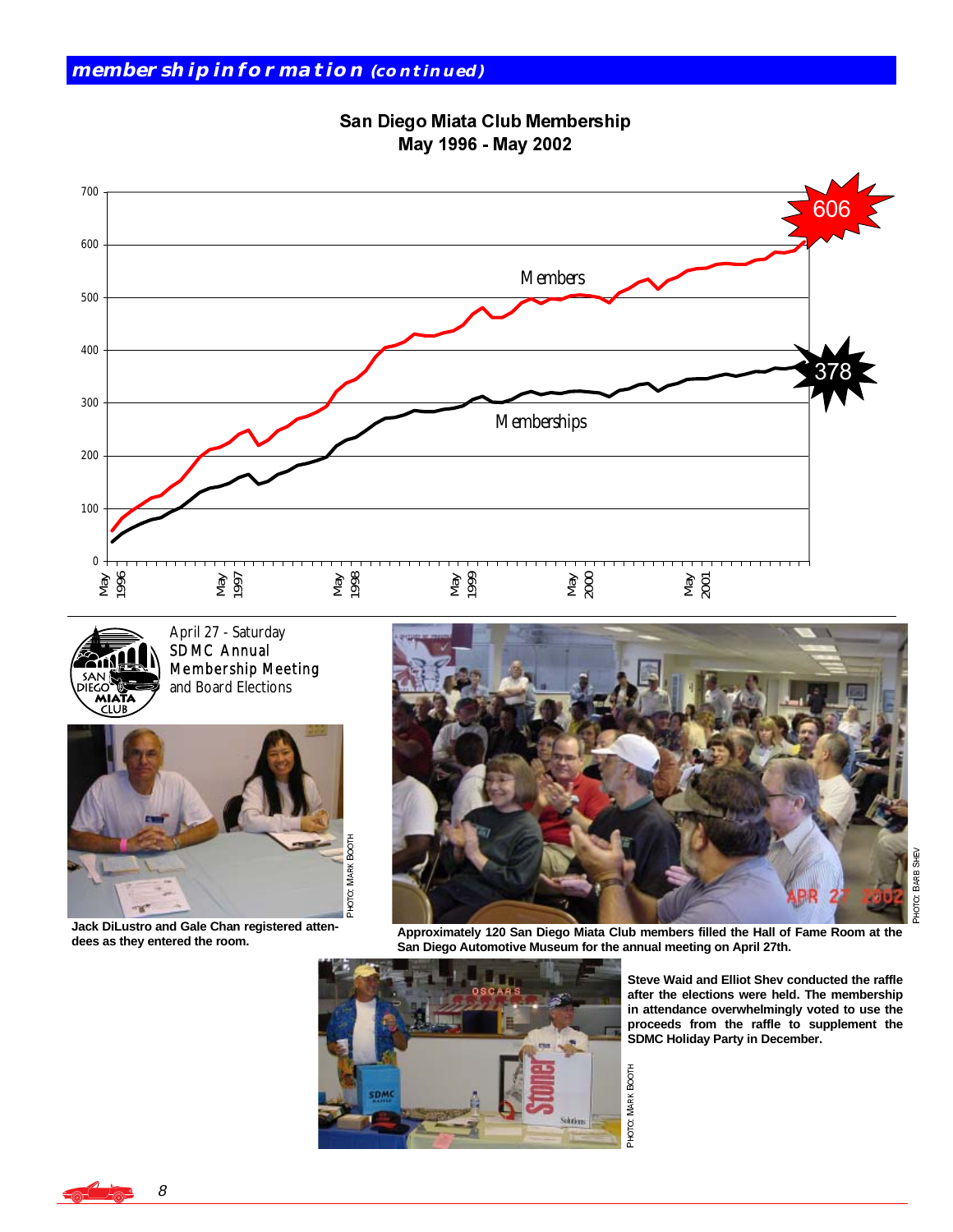

**The 2002-2003 San Diego Miata Club executive board.** 

**Left to Right — Steve Kennison, vice president, Jim Brokaw, treasurer, Veronica Didier, secretary, Sal Causarano, president.** 



**The shadow falls on a new era for the San Diego Miata Club as Elliot Shev hands the presidency over to Sal Causarano.** 

**All past presidents, and the new one, joined together to cut the San Diego Miata Club birthday cake.** 

**Left to Right— Steve Waid, Rainer Mueller, Mark Booth, Sal Causarano, Elliot Shev.** 



р<br>194 ০<br>- ART

T HAMILTON

**Is this another multi-colored San Diego Miata Club run? No...it is a close-up view of the SDMC birthday cake (we are six years old).** 

ime flies when you're having fun...that ought to be the motto of this club! Yesterday was a blur for me. It went by very quickly. The annual meeting normally takes months of planning and preparation and sadly, it's all over in a few hours.

 On a more serious note—I want to thank all of you for your vote of confidence and support yesterday in selecting me to lead this club into another year of fun and excitement. I will do my absolute best not to disappoint you. I would also like to congratulate the other board members elected yesterday: STEVE KENNI-SON—vice president, JIM BROKAW treasurer and VERONICA DIDIER secretary. I am truly looking forward to working with the new elected board and the talented and energetic appointed board: ANTHONY WILDE (NevadaBob), ROBERT HOLLAND (JT), DAVE MARTIN, GALE CHAN, "JD" LIMA, STEVE WAID, PAULA KENNISON, ROZ SCOTT, DUSTIN LEWIS, and MIKE SHACK. All of these people work very hard and donate many hours to do the many things necessary to make this club function. Time does go by too quickly and the human nature in all of us wants the fun times to last forever. That's where you come in...without you, this club wouldn't exist. We all depend on each other, *the membership*, to plan events or adventures for all of us to enjoy and savor. If you don't plan an event, that means I'm at home working on something that was on Geri's "TO DO" list. Trust me—that ain't fun!

 I practice an open door policy. If you wish to contact me, you can reach me in one of many ways. My home number is (760) 787-0624. My work number is (619) 524-7620. My email is [wood-dust@cox.net](mailto:wood-dust@cox.net), or now you can use [president@sandiegomiataclub.org](mailto:president@sandiegomiataclub.org). Thanks again. Life is a journey, enjoy the ride.

— Your "Pal" SAL

9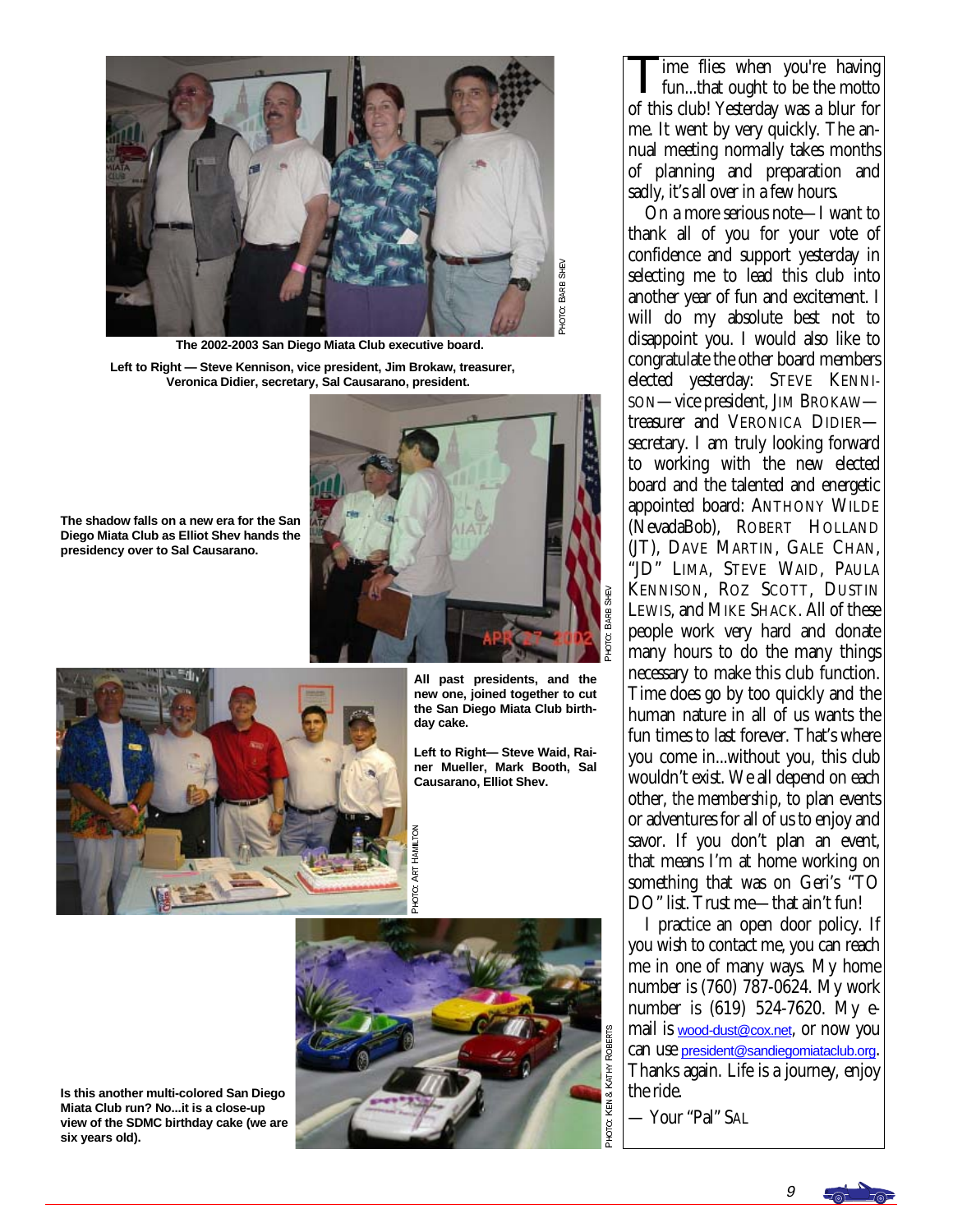ere are the winners of the raffle held at the SAN DIEGO MIATA CLUB Annual Meeting on April 27. Please congratulate the winners and thank the vendors who donated the raffle prizes.

| <b>Prize Vendor or Donor</b>       | <b>Prize</b>                                                                                                               | <b>Winner</b>                                                                                                                          |
|------------------------------------|----------------------------------------------------------------------------------------------------------------------------|----------------------------------------------------------------------------------------------------------------------------------------|
| Allen's Wrench                     | Oil Change Certificate                                                                                                     | Rainer Mueller, Charlie Kilgore, John Breen, Sal Causarano,<br>Pat Minnich                                                             |
| <b>American Battery</b>            | <b>Miata Batteries</b>                                                                                                     | Barry Billingsley, Wally Stevens, Robin Faircloth                                                                                      |
| <b>Brainstorm</b>                  | <b>Vent Rings</b><br><b>Shift Ring</b><br><b>Gauge Rings/Buttons</b>                                                       | John Minnich<br><b>Jim Brokaw</b><br>Tom Thompson                                                                                      |
| <b>Coast Car Covers</b>            | California Car Dusters<br>50% Off Car Cover                                                                                | Mark Booth, Sal Causarano, Jeremy Lagdao<br>Steve & Paula Kennison                                                                     |
| Crazy Red Italian                  | Air Horns                                                                                                                  | Dave Martin                                                                                                                            |
| Cush Mazda                         | Miata Hats                                                                                                                 | Terry Cooper, JD Lima, Leo Dailey                                                                                                      |
| McKeever's Fast Lane Racing School | 50% Off Driving School                                                                                                     | Laurie Waid                                                                                                                            |
| Dave Turner                        | \$50 Gift Certificate                                                                                                      | Peggy Sanders (2)                                                                                                                      |
| David Levy                         | Trunk Lift Kit                                                                                                             | <b>Elliot Shev</b>                                                                                                                     |
| Dent Man                           | \$50 Gift Certificate                                                                                                      | Woody Woodhouse, Geoff Fahring (2)                                                                                                     |
| Ed Hanson                          | \$50 Gift Certificate                                                                                                      | <b>Larry Dennstedt</b>                                                                                                                 |
| Flyin' Miata                       | \$25 Gift Certificate                                                                                                      | Eric Abad, Mamiko Suzuki, Herm Brehmer                                                                                                 |
| Geri's Bazaar                      | <b>Tote Bags</b>                                                                                                           | Lolita Noga, Mark Booth                                                                                                                |
| Good-Win Racing                    | <b>Strut Tower Brace</b>                                                                                                   | Eric Abad                                                                                                                              |
| Jim's Auto Upholstery              | Teo Leo's Dinner for 2                                                                                                     | <b>Wally Stevens</b>                                                                                                                   |
|                                    | <b>Padres Tickets</b>                                                                                                      | Jeanette Holladay                                                                                                                      |
|                                    | <b>AMC Movie Tickets</b>                                                                                                   | David Bryan                                                                                                                            |
|                                    | Free Robbin's Top& Installation                                                                                            | <b>Clayton Wong</b>                                                                                                                    |
| <b>Just Dings</b>                  | Repair Certificate                                                                                                         | Herm Brehmer                                                                                                                           |
| <b>Kesler Kustoms</b>              | <b>Candy Braces</b>                                                                                                        | <b>Bill Shaffer, Diane Long</b>                                                                                                        |
| Larry Dennstedt's Auto Repair      | Free Labor Tune-Up                                                                                                         | David Bryan                                                                                                                            |
| Lutz Tire                          | Free Balance & Rotate<br>Free Four-Wheel Align                                                                             | <b>Nick Ponce</b><br>Dennis Didier                                                                                                     |
| Mazda/MOC                          | Chairs                                                                                                                     | Bill Shaffer, John Lawrence, Rainer Mueller, Steve Waid,<br>Cindy Paloma                                                               |
|                                    | <b>Leather Portfolio</b>                                                                                                   | Eric Abad, James Grundy                                                                                                                |
| Meguiar's                          | Car Care Kits                                                                                                              | Randy Patterson, Rainer Mueller                                                                                                        |
| <b>MM Marketing</b>                | Windblocker<br><b>Gift Certificate</b>                                                                                     | Charlene Brokaw<br>Sal Causarano                                                                                                       |
| <b>Racing Beat</b>                 | Set of Springs<br>Set of Sway Bars                                                                                         | <b>Bob Patterson</b><br><b>Geoff Fahring</b>                                                                                           |
| Serious Auto                       | Cell Phone Holder<br><b>Mirror</b><br>Mazda Watch<br>Shirt<br>License Frame<br>Deer Avoidance System<br>Aluminum Pedal Set | Laurie Waid<br><b>Jerry Boster</b><br>Maryanne Garon<br><b>Helen Sharp</b><br>David Bryan<br><b>Bob Patterson</b><br><b>Rick Keach</b> |
| <b>Skorpion Racing</b>             | Certificate for Custom Ear Plugs                                                                                           | Mark Booth, Wally Stevens                                                                                                              |
| <b>Team Voodoo</b>                 | <b>Watches</b><br><b>Shirts</b><br><b>Hats</b><br>Pollo Rampante Tire Valve Caps                                           | Charlie Kilgore, Helen Sharp<br>Janice Boster, Sal Causarano<br>Ken Roberts, Mike Faircloth<br><b>Larry Dennstedt</b>                  |
| <b>Trussville Mazda</b>            | Chrome Fuel Door                                                                                                           | Diane Long                                                                                                                             |
| <b>Elliot Shev</b>                 | <b>Brainstorm Gauge Surround</b><br><b>Moss Motors Gift Certificates</b>                                                   | Jim Brokaw<br>Terry Cooper, Charlie Kilgore, Rainer Mueller                                                                            |
| <b>Jack DiLustro</b>               | Mazda Backpack                                                                                                             | <b>Jim Sanders</b>                                                                                                                     |
| Sal Causarano                      | Miata Model                                                                                                                | <b>Rick Keach</b>                                                                                                                      |

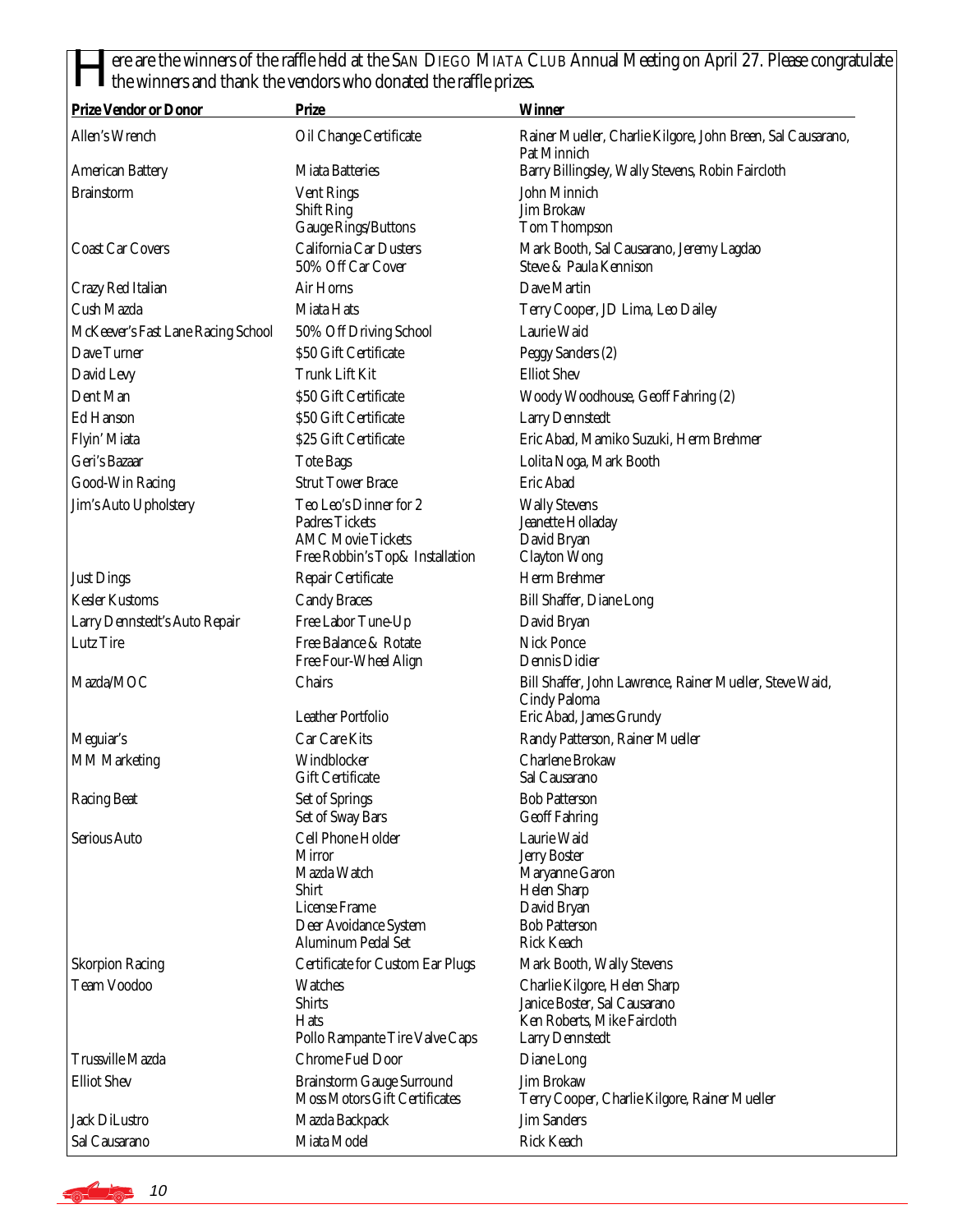#### **Autocross**

April 7, 2002 Autocross Results **AUTOCROSS AT THE "Q"**<br>Congratulations to the following SAN DIEGO MIATA CLUB members on their performance at the Solo2 championship event. The event was sponsored by the Southern California Autocross Team (SCAT), and held at Qualcomm Stadium.

| Class           | Driver                  | Car       | <b>Place</b>     |
|-----------------|-------------------------|-----------|------------------|
| CS              | <b>ED PITTS</b>         | Miata     | 5th              |
| IS2             | ROBERT HOLLAND          | Miata     | 1st              |
| IS2             | <b>BRIAN GOODWIN</b>    | Miata     | 3rd              |
| IS <sub>2</sub> | <b>RAINER MUELLER</b>   | Miata     | 4th              |
| IS2             | JOHN LIMA               | Miata     | 5th              |
| IS2             | Michael Heinitz         | Miata     | 6th              |
| IS2             | Kevin Haywood           | Miata     | 8th              |
| IS <sub>2</sub> | <b>STEVE WAID</b>       | Miata     | 10th             |
| IS <sub>2</sub> | Jim Brokaw              | Miata     | 12 <sub>th</sub> |
| IS2             | <b>ANDY DEVENDORF</b>   | Miata     | 13th             |
| IS <sub>2</sub> | JOSEPH MEDINA           | Miata     | 14th             |
| IS2             | <b>BOB KRUEGER</b>      | Miata     | 15th             |
| IS2L            | <b>VERONICA DIDIER</b>  | Miata     | 2 <sub>nd</sub>  |
| CSP             | <b>RON CHAPMAN</b>      | Honda CRX | 2nd              |
| <b>CSP</b>      | MARA CALER              | Honda CRX | 3rd              |
| SU              | <b>HOWARD KUZMINSKI</b> | Miata     | 8th              |

#### Yahoo! We are a Group!

I ith the Yahoo! Groups, there are a few steps required to gain access to the forums. You are required to register your e-mail address with a Yahoo ID.

 Let's start from scratch. It comes down to a question: Do you have a



Yahoo! ID? If not, then follow the instructions below (if you do have a Yahoo! ID, then look further down for

instructions).

 Ok, so you are on the list, but you don't know how to access the "Files" or "Calendar" section for the Yahoo SDMC-List group. Go to:

#### <http://groups.yahoo.com/convwiz>

There you have two choices: Enter your email address and password and click "Continue" (if you originally set one up with eGroups), or enter your e-mail address (the one you use for the SDMC e-mail list) and click "Continue." If you are new to the service, it will e-mail you an authorization code. When you get this message, follow the instructions and it will guide you in entering the authorization code for your e-mail address. Once done, you will now be instructed on creating a Yahoo! ID. This will allow you to bind your e-mail address with your Yahoo! ID.

 Enter all the relevant information and you should hopefully create a Yahoo! ID. I say hopefully because Yahoo! has millions of users, and there is a strong chance that the Yahoo! ID you choose will already be taken. So you persevere and you finally get a Yahoo! ID that links with the e-mail address you use on the SDMC-List group. Once done, all you need to remember is your Yahoo! ID and your Yahoo password to get access to the email address linked to that address. Now what? Well, now you can access the "Files" and "Calendar" sections freely. Go to [http://groups.yahoo.com/](http://groups.yahoo.com/group/SDMC-List/files/) [group/SDMC-List/files/](http://groups.yahoo.com/group/SDMC-List/files/) and you will see all the files available for download.

Let's say you already have a Yahoo!

The following autocross events are *tentatively scheduled* to take place in the parking lot of Qualcomm Stadium:

Saturday, May 11……………………practice Sunday, May 12……………. ...championship Saturday, May 25……………...championship Saturday, July 6………………..championship

To confirm autocross information, call:

San Diego SCCA Hotlines (619) 441-1333 (800) 360-4454

Web page [www.sdr-solo2.com](http://www.sdr-solo2.com)

Come participate or watch SAN DIEGO MIATA CLUB members race at the autocross (timed event). To participate you need to register for a Solo2 card and number (\$15) and have a DOT approved helmet. Loaner helmets are available at the autocross.

ID and password, but you want to link the e-mail address used on "SDMC-List" to it. Go to

#### [http://groups.yahoo.com/](http://groups.yahoo.com)

On the left side of the screen, enter your Yahoo! ID and Yahoo! password and it will show you the e-mail address linked to that ID. To add another e-mail address to that ID, click on the "My Preferences" link in the top right, click on the "Edit" button for the "E-mail Addresses" section and you can add as many as five additional e-mail addresses to your Yahoo! ID. Hopefully one of those will be the one you use for the Yahoo! "SDMC-List" group.

 If you ever need assistance with your account or access, please email me at [jtbob@pacbell.net](mailto:jtbob@pacbell.net)

— ROBERT "JTBOB" HOLLAND Webguy - Postguy

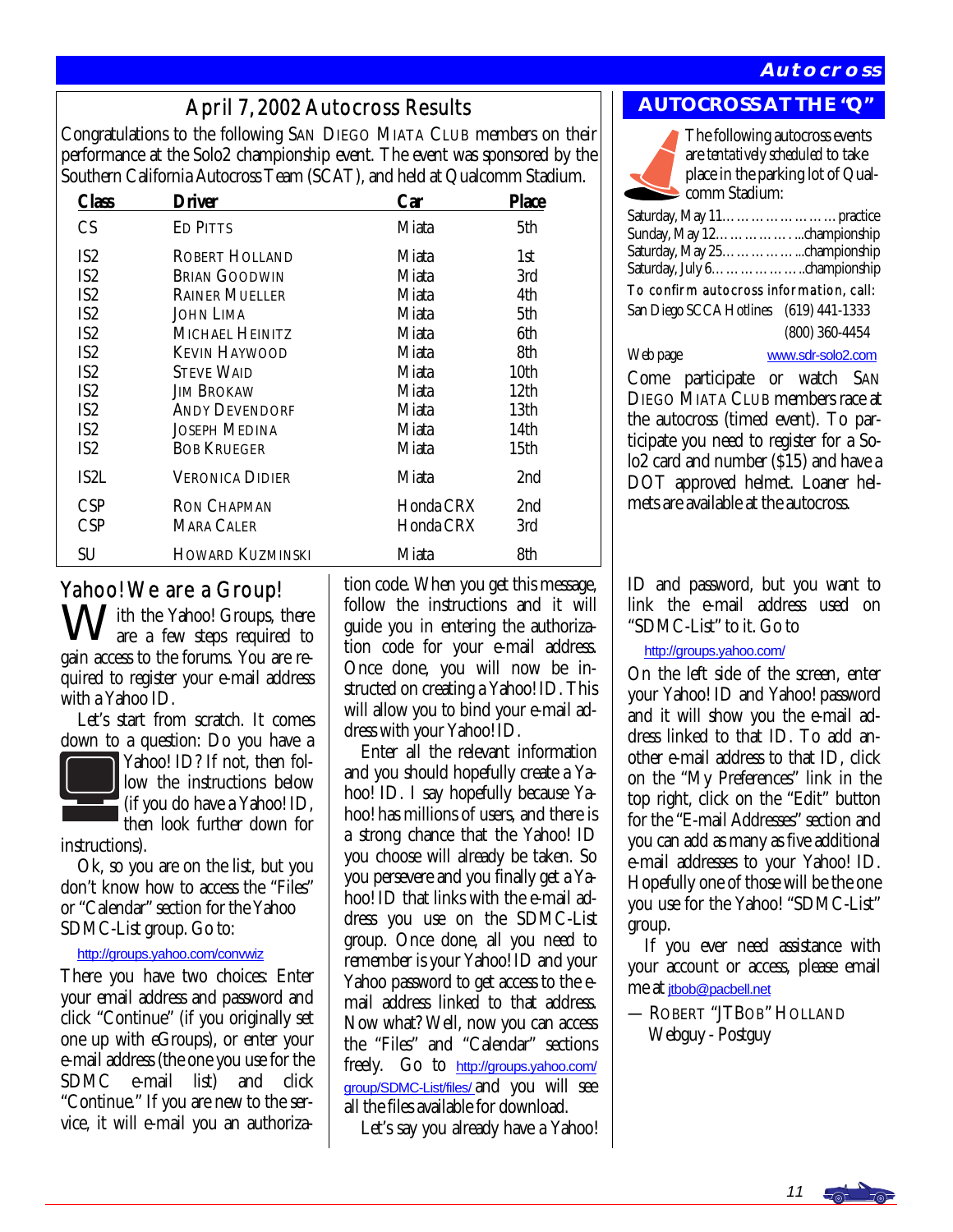**From top to bottom, inside and out. Three dozen Miatas received** rom top to bottom, inside and loving care and meticulous attention from owners and helpers at the Tech Day in Ramona the last Saturday in March.

 From top (fixed minor rip) to bottom (brakes and braces). Inside (wiring mods, dash repair) and out (dent removal and cleaning). And plenty of other fixes and enhancements as well. All in all it was a most rewarding—as well as very jovial day.

 LARRY DENNSTEDT was there with his special gizmos and gadgets to make our special cars even more special. A throng gathered around as he explained the intricacies of checking the timing. TED KESLER sold all of his braces. El presidente ELLIOT was his usual helpful self with tips and guidance throughout a variety of projects. The Dent Man made many folks happy. Power washing made engines sparkle and cleansed away accumulated dirt on the outside.

 One tormented owner of a yellow machine spent all day in work bay No. 1, as the curious and the helpful wandered by to see what the heck was going on. Had something to do with putting lights where they do not naturally fit. Others figured he just wanted



March 30 - Saturday Tech Day in Ramona





пон<br>Р CHAR

上下&J lM BR **OKANO** 



рна<br>Р **DIANE LONG** 



**Guess who?** 



**OTO: DIANE LONG DIANE LONG** 



TGH<br>P

**DIANE LONG** 

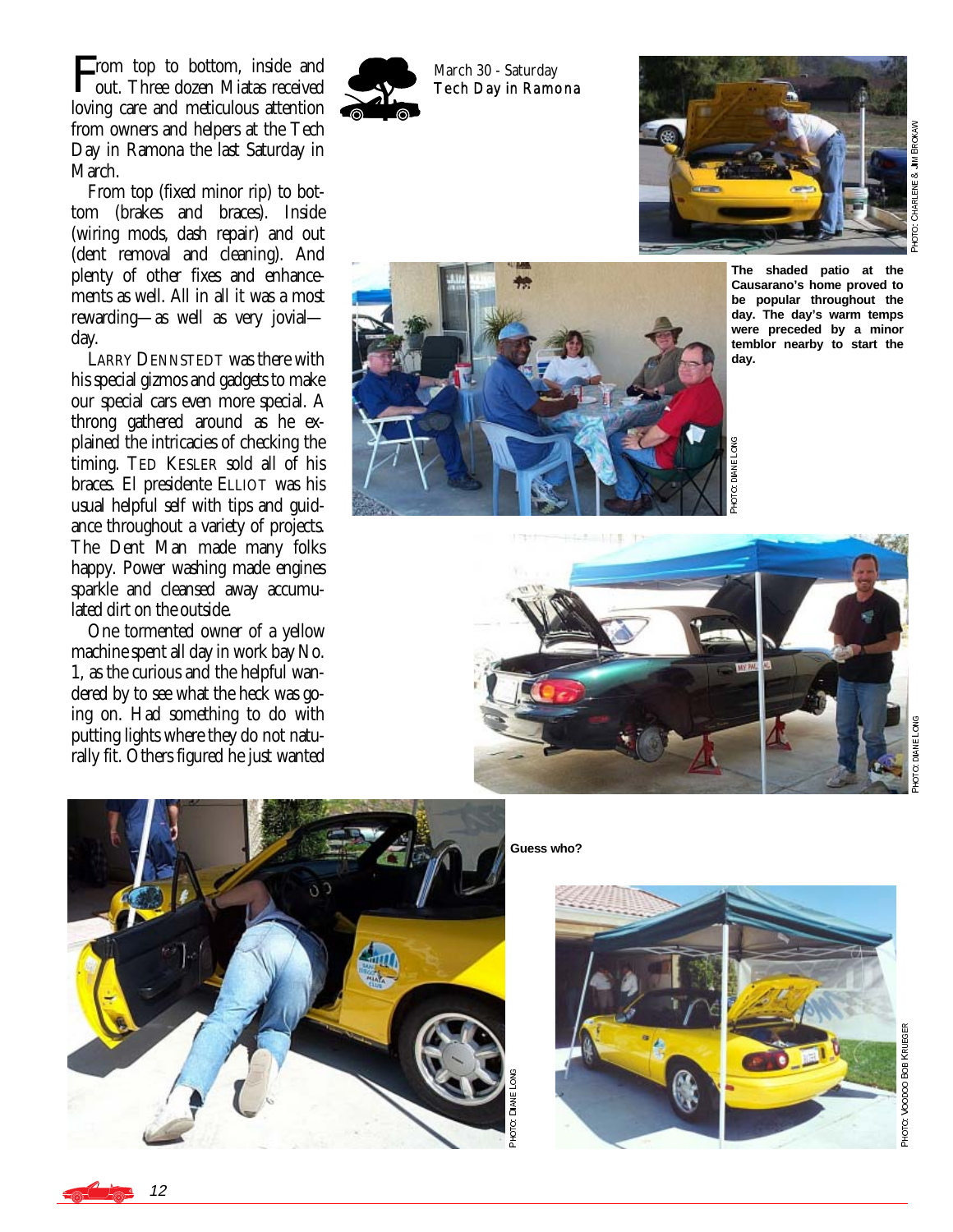

PHOTO: VOODOO BOB KRUEGER o: Voopoo Boa Krueger



**What do the neighbors think?** 

0: Voopoo Boa KRUEGER VOODOO BOB KRUEGER  $2+010$ 

**While Ted was under a Miata somewhere, Sue was slaving away over the grill. Great dogs Sue!** 

to make sure he did not lose position No. 1 at any time.

 It is always a delight seeing club members offering fixit tips to other members, and then in turn picking up new tips themselves.

 Getting to Ramona is something else as well. Not like driving down Highway 15. Plenty of scenery and enough twisties to challenge the Miata mystique.

 And the food. Ah, the food. GERI went beyond herself (despite the neck brace for more disc surgery) with chili, muffins, bagels, drinks, hot dogs, munchies, and even chocolate Easter eggs. Even VOODOO BOB had a special chilled wine for the cognoscente.

A grand day was had by all.

— TOM SPRAGUE







1949 €<br>⊙

RIENE & JIM BROKA

℥



-<br>PHOT na<br>S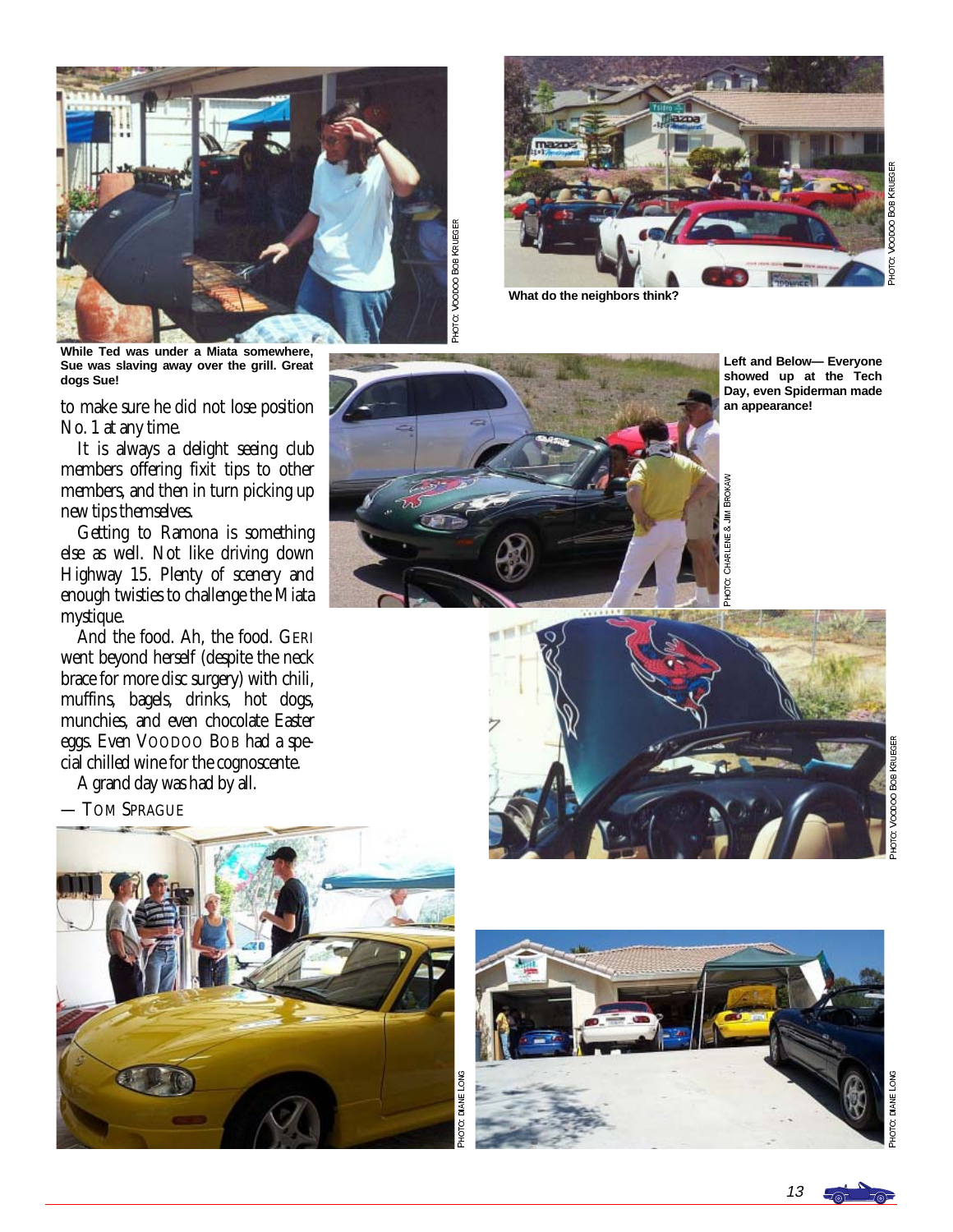#### **Tech articles**

#### Shiftless in San Diego

hings may not always be as they seem to be at first glance. Even when working on our magical, mystical Miatas.

 When the clutch in my Silver `90 began acting up, I facetiously figured it was by osmosis because of all the e-mail postings about which fluid to

use in the transmission. (I use whatever LARRY DENNSTEDT tells me to use in my every day street stock car with 131,027 miles.)

 It was getting hard to shift, and finally would not go into any gear no matter how hard I tugged on the non-Voodoo shift handle. With some suggestions and assistance from my Scripps Ranch neighbors ANTHONY WILDE and DIANE LONG, I looked at the clutch hydraulic master cylinder under the hood. Peering through the Plexiglas it seemed the fluid level was



**Exploded breakdown of the clutch slave cylinder shows the piston and O-ring (#3) which can fail and allow the hydraulic fluid to leak out. Usually the leaking fluid will collect inside the rubber dust boot (#1) and not drip out, thereby masking the problem from detection.** 

halfway—just like it shows in the owner's manual where the level should be.

 So, that left me perplexed. But then I took the top off the cylinder, and found it was EMPTY. The residue from earlier fluid had left a mark around the inside that at a glance from the outside would indicate the reservoir was filled. I poured in some fluid from Diane's supply in her garage and once again the shifting was semi-normal.

 As Anthony suggested, the problem was a leaking slave cylinder (next to



the transmission). There are no drips on the garage floor, as the outer seal keeps the fluid inside the cylinder even though it is not where it is supposed to be. A trip to Andy's Auto Repair nearby on Miramar Road solved the problem. Andy charged me \$75 for parts (from Tokico) and installation. Since the part from Miata (before discount) would have been \$78.32, I figured that was a pretty good deal.

 After my problem, there were a number of mentions of the same situation reported on the SDMC email postings. The consensus was it is a frequent malaise, but relatively simple to correct. The slave cylinder seems to give out after eight years or so. STEF GOULD says "if I can change it, you can." She also reported it can be inexpensive, as a rebuild kit from NAPA costs only \$4.

 Moral of the story? Never accept what you see at first glance. And have good neighbors and friends from the SAN DIEGO MIATA CLUB.

— TOM SPRAGUE

**The clutch slave cylinder is at the lower right of this illustration. The master cylinder for the clutch system is at the far left.** 

14